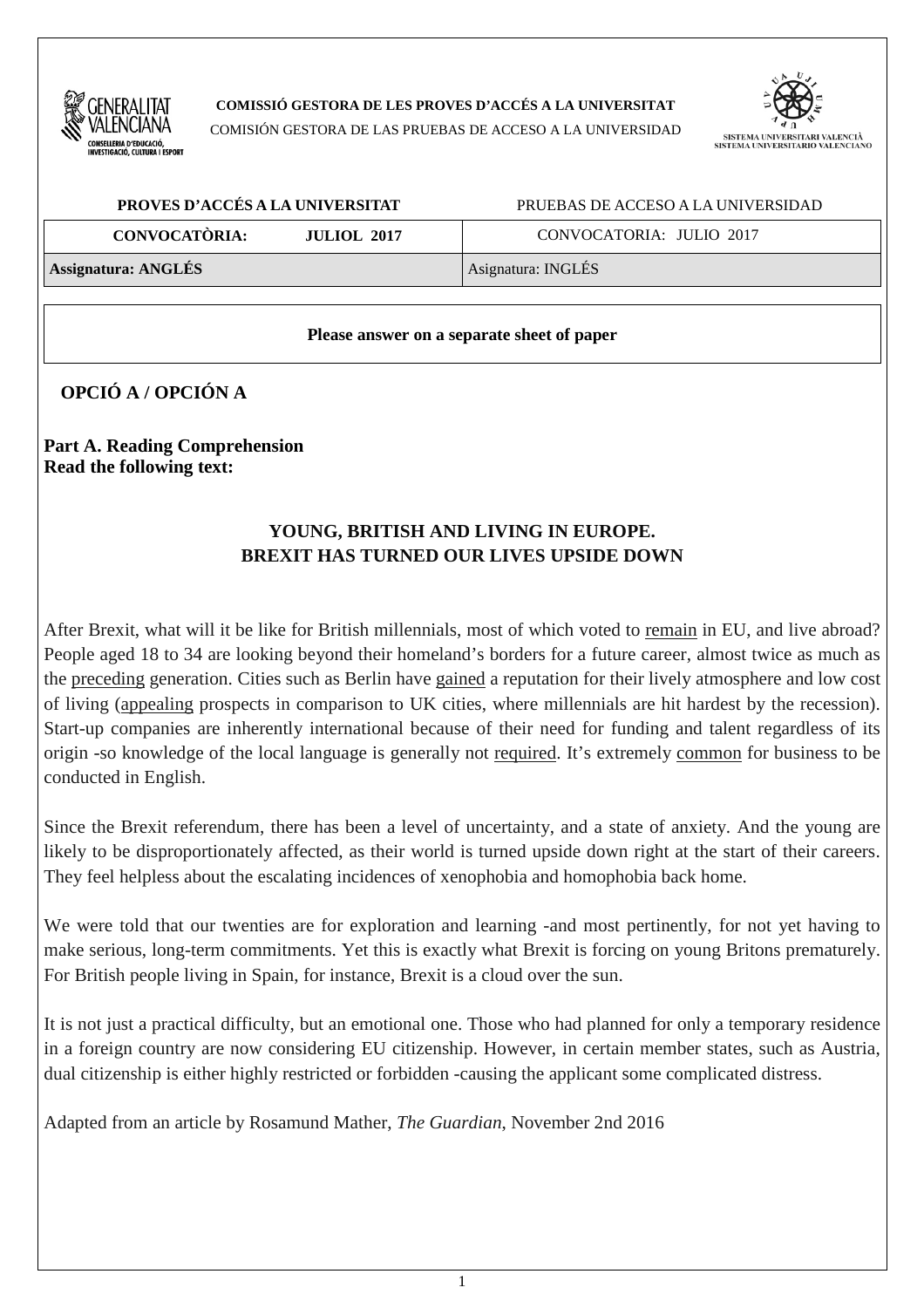### **I. Answer the following questions using your own words but taking into account the information in the text. (2 points: 1 point each)**

a. Why do British millennials think of Europe for a future career?

b. Why is the world of millennials turned upside down?

### **II. Are the following statements true (T) or false (F)? Identify the part of the text that supports your answer by copying the exact passage on the answer sheet. (1.5 point: 0.5 each)**

- a. Start-up companies do not consider important where the person comes from.
- b. Only young people have been affected by Brexit referendum.
- c. Britons living abroad want to get EU citizenship, but only temporarily.

## **III. Find a synonym for each of the four words below from these six options: (1 point: 0.25 each)**

| remaın | preceding | gained | appealing | required | common |
|--------|-----------|--------|-----------|----------|--------|
|        |           |        |           |          |        |

- a. attractive
- b. acquired
- c. necessary
- d. previous

## **IV. Choose a, b, or c, in each question below. Only one choice is correct. (1.5 points: 0.5 each)**

- 1. Millennials are highly affected because...
- a. the referendum has forced them to stay in Britain.
- b. the referendum has altered their careers in Europe.
- c. the referendum has made living in Berlin impossible.
- 2. Brexit is forcing Britons...
- a. to make plans in the long term.
- b. to learn more about exploration.
- c. to make plans about living in Spain.
- 3. Some people are thinking about the possibility of becoming EU citizens...
- a. even though they only wanted to be in a different country for a while.
- b. even though this means not returning to UK.
- c. even though they do not want to stop speaking English.

# **Part B. Composition (130 to 150 words approximately) (4 points)**

What are the advantages and disadvantages of living abroad after you finish your studies?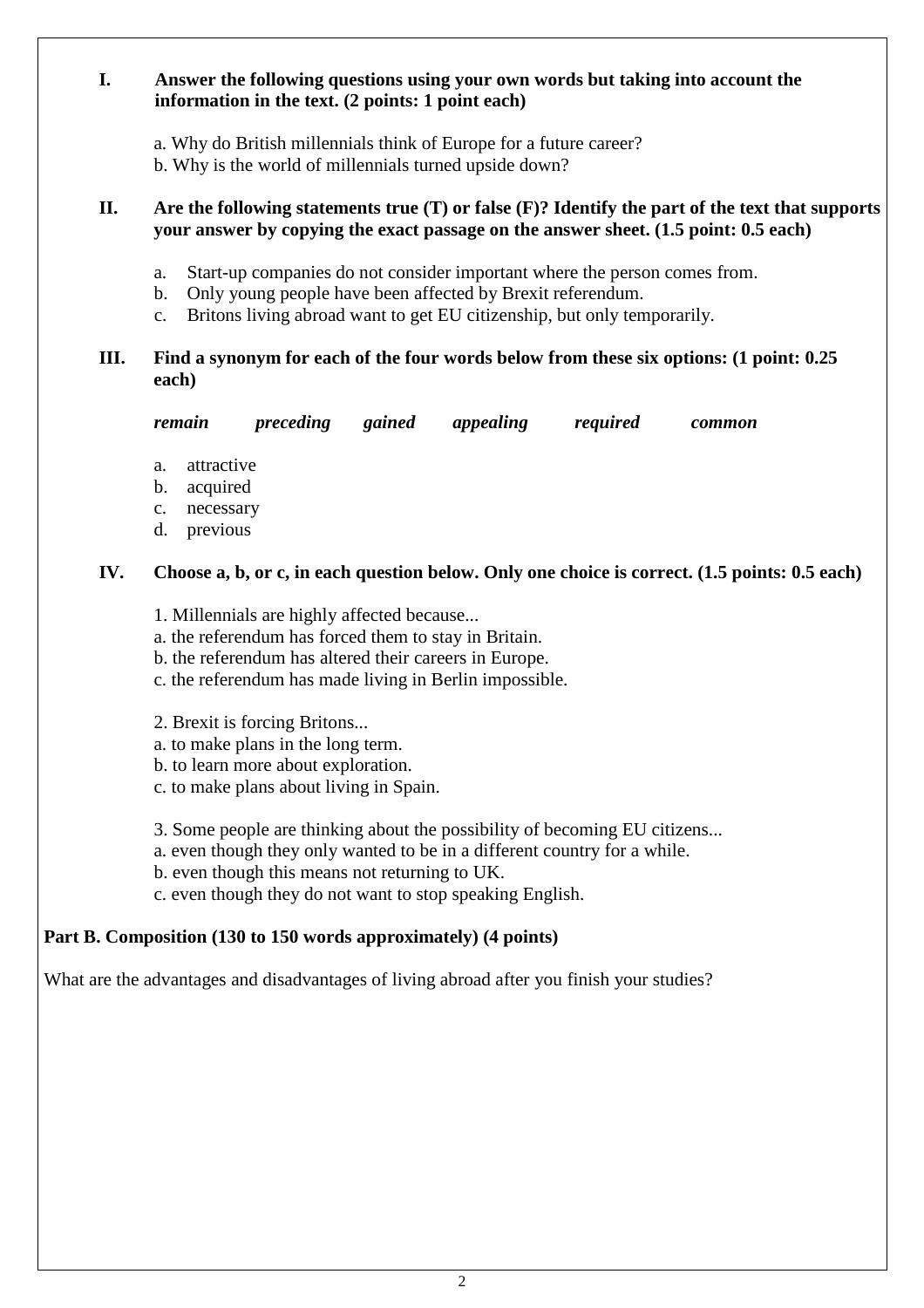

#### **COMISSIÓ GESTORA DE LES PROVES D'ACCÉS A LA UNIVERSITAT**

COMISIÓN GESTORA DE LAS PRUEBAS DE ACCESO A LA UNIVERSIDAD



| PROVES D'ACCÉS A LA UNIVERSITAT            | PRUEBAS DE ACCESO A LA UNIVERSIDAD |  |  |
|--------------------------------------------|------------------------------------|--|--|
| <b>CONVOCATÒRIA:</b><br><b>JULIOL 2017</b> | CONVOCATORIA: JULIO 2017           |  |  |
| <b>Assignatura: ANGLÉS</b>                 | Asignatura: INGLÉS                 |  |  |

#### **Please answer on a separate sheet of paper**

**OPCIÓ B / OPCIÓN B** 

**Part A. Reading Comprehension Read the following text:** 

### **JON BON JOVI EMPOWERS THOSE IN NEED**

Behind the music, Grammy award-winning entertainer Jon Bon Jovi is on a mission to feed and empower those in need. His strategy is simple: "One soul at a time."

With his non-profit Jon Bon Jovi Soul Foundation, based in Philadelphia, the artist is fighting poverty with direct action. According to the nonprofit's website, the Jon Bon Jovi Soul Foundation has helped provide more than 500 affordable homes to those in need across 10 states. Bon Jovi also founded the JBJ Soul Kitchen, a community restaurant that serves everyone regardless of their ability to pay. At a glance, it looks like a trendy New Jersey restaurant. There are linen napkins, fresh flowers at each place setting and a farm-to-table menu. But each meal offers one essential ingredient: hope.

"The key to our success is empowering the individual," Bon Jovi says. "We have created what we now call a *pay it forward* model." In-need customers volunteer their time assisting with day-to-day restaurant tasks, which pays for their own meal as well as the bill for their family. Also, paying customers are requested to buy a *pay it forward* card. You do not only pay for your meal, but also the one next to you, Bon Jovi says. For restaurant volunteer Moe Keane, it is this principle that makes the JBJ Soul Kitchen one of her preferred ways to give back. "You don't know if someone is dining here because they are in need, that's what's nice about it. Everyone is treated the same."

Adapted from an article by Ashley N. Vaughan, *CNN Entertainment*, February 10th 2017